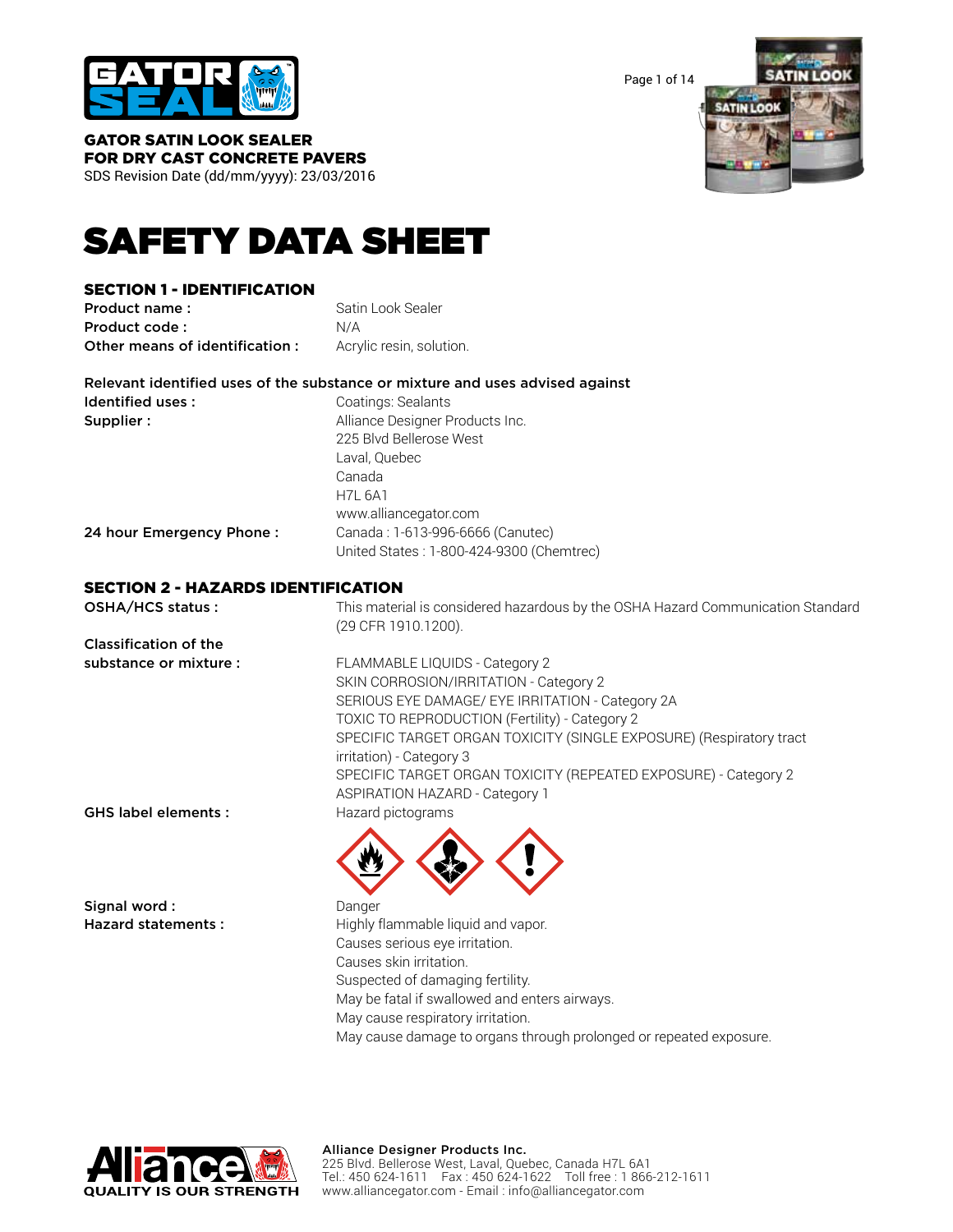

Page 2 of 14



# GATOR SATIN LOOK SEALER FOR DRY CAST CONCRETE PAVERS

SDS Revision Date (dd/mm/yyyy): 23/03/2016

## SECTION 3 - COMPOSITION/INFORMATION ON INGREDIENTS

#### Precautionary statements

| Substance/mixture: | Mixture |
|--------------------|---------|
|                    |         |

| Ingredient name             | %                                                                                           | CAS number    |
|-----------------------------|---------------------------------------------------------------------------------------------|---------------|
| acetone                     | $>50 - 75$                                                                                  | $67 - 64 - 1$ |
| para-chlorobenzotrifluoride | $\geq$ 10 - <25                                                                             | 540-88-5      |
| xylene                      | $>10 - 20$                                                                                  | 1330-20-7     |
|                             | . Appleannachtaireach anns an anns an chaideach an Galaistiche an is dua sa batalan iadair. |               |

Any concentration shown as a range is to protect confidentiality or is due to batch variation.

There are no additional ingredients present which, within the current knowledge of the supplier and in the concentrations applicable, are classified as hazardous to health or the environment and hence require reporting in this section.

Occupational exposure limits, if available, are listed in Section 8.

## SECTION 4 - FIRST AID MEASURES

## **DESCRIPTION OF NECESSARY FIRST AID MEASURES**

| Eye contact:  | Immediately flush eyes with plenty of water, occasionally lifting the upper and lower<br>eyelids. Check for and remove any contact lenses. Continue to rinse for at least 10<br>minutes. Get medical attention.                                                                                                                                                                                                                                                                                                                                                                                                                                                                                                                                                                                                                               |
|---------------|-----------------------------------------------------------------------------------------------------------------------------------------------------------------------------------------------------------------------------------------------------------------------------------------------------------------------------------------------------------------------------------------------------------------------------------------------------------------------------------------------------------------------------------------------------------------------------------------------------------------------------------------------------------------------------------------------------------------------------------------------------------------------------------------------------------------------------------------------|
| Inhalation:   | Remove victim to fresh air and keep at rest in a position comfortable for breathing. If it<br>is suspected that fumes are still present, the rescuer should wear an appropriate mask<br>or self-contained breathing apparatus. If not breathing, if breathing is irregular or if<br>respiratory arrest occurs, provide artificial respiration or oxygen by trained personnel. It<br>may be dangerous to the person providing aid to give mouth-to-mouth resuscitation.<br>Get medical attention. If necessary, call a poison center or physician. If unconscious,<br>place in recovery position and get medical attention immediately. Maintain an open<br>airway. Loosen tight clothing such as a collar, tie, belt or waistband.                                                                                                            |
| Skin contact: | Flush contaminated skin with plenty of water. Remove contaminated clothing and<br>shoes. Continue to rinse for at least 10 minutes. Get medical attention. Wash clothing<br>before reuse. Clean shoes thoroughly before reuse.                                                                                                                                                                                                                                                                                                                                                                                                                                                                                                                                                                                                                |
| Ingestion:    | Get medical attention immediately. Call a poison center or physician. Wash out mouth<br>with water. Remove dentures if any. Remove victim to fresh air and keep at rest in a<br>position comfortable for breathing. If material has been swallowed and the exposed<br>person is conscious, give small quantities of water to drink. Stop if the exposed person<br>feels sick as vomiting may be dangerous. Aspiration hazard if swallowed. Can enter<br>lungs and cause damage. Do not induce vomiting. If vomiting occurs, the head should<br>be kept low so that vomit does not enter the lungs. Never give anything by mouth to an<br>unconscious person. If unconscious, place in recovery position and get medical<br>attention immediately. Maintain an open airway. Loosen tight clothing such as a collar,<br>tie, belt or waistband. |

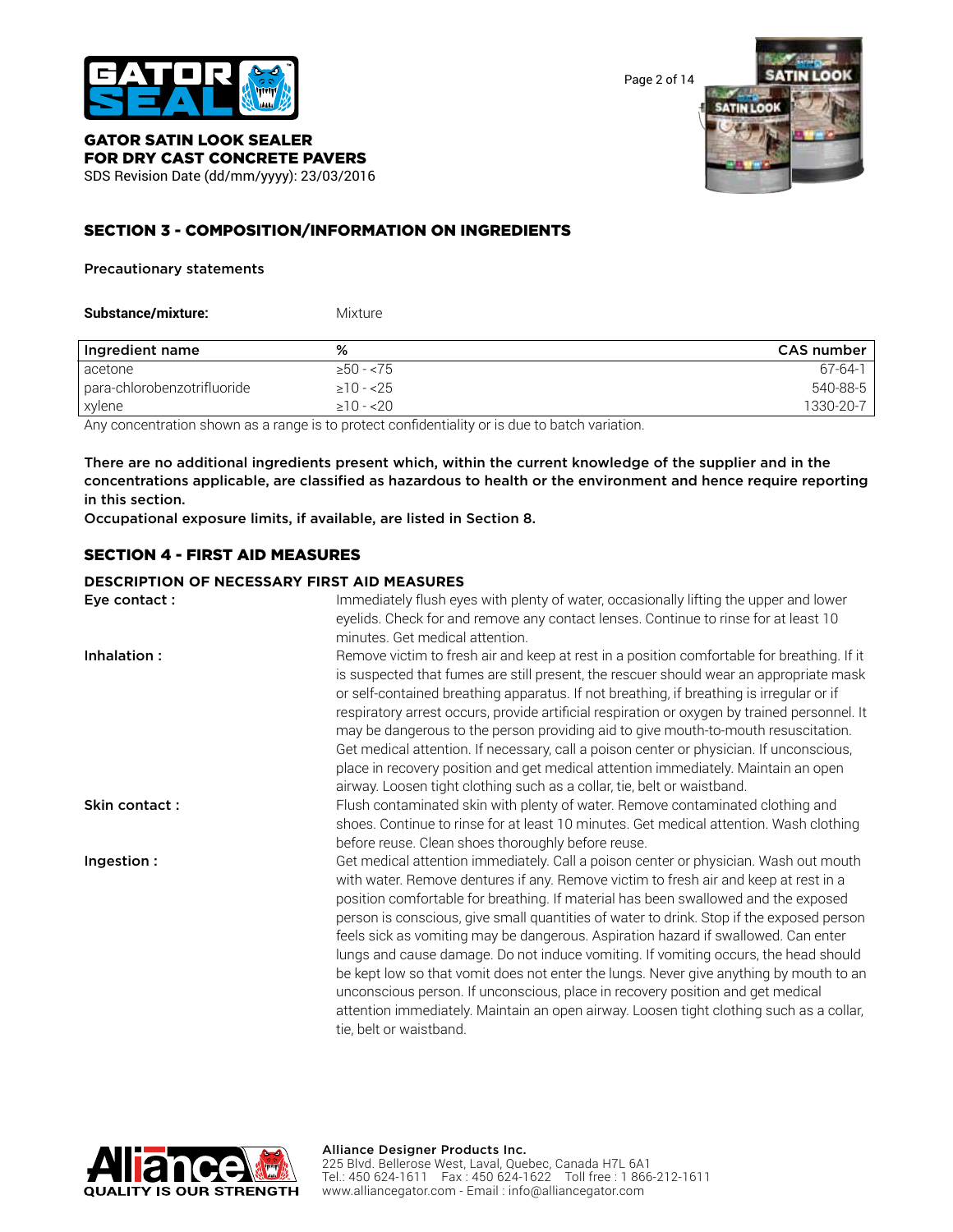

Page 3 of 14



GATOR SATIN LOOK SEALER FOR DRY CAST CONCRETE PAVERS

SDS Revision Date (dd/mm/yyyy): 23/03/2016

## SECTION 4 - FIRST AID MEASURES (CONT.)

#### **MOST IMPORTANT SYMPTOMS/EFFECTS, ACUTE AND DELAYED**

#### **POTENTIAL ACUTE HEALTH EFFECTS**

| Eye contact :  | Causes serious eye irritation.                |
|----------------|-----------------------------------------------|
| Inhalation:    | May cause respiratory irritation.             |
| Skin contact : | Causes skin irritation.                       |
| Ingestion :    | May be fatal if swallowed and enters airways. |

#### **OVER-EXPOSURE SIGNS/SYMPTOMS**

| Eye contact:  | Adverse symptoms may include the following:<br>pain or irritation<br>watering<br>redness                                                                                     |
|---------------|------------------------------------------------------------------------------------------------------------------------------------------------------------------------------|
| Inhalation:   | Adverse symptoms may include the following:<br>respiratory tract irritation<br>coughing<br>reduced fetal weight<br>increase in fetal deaths                                  |
| Skin contact: | skeletal malformations<br>Adverse symptoms may include the following:<br>irritation<br>redness<br>reduced fetal weight<br>increase in fetal deaths<br>skeletal malformations |
| Ingestion:    | Adverse symptoms may include the following:<br>nausea or vomiting<br>reduced fetal weight<br>increase in fetal deaths<br>skeletal malformations                              |

#### **INDICATION OF IMMEDIATE MEDICAL ATTENTION AND SPECIAL TREATMENT NEEDED, IF NECESSARY**

| Notes to physician :               | Treat symptomatically. Contact poison treatment specialist immediately if large<br>quantities have been ingested or inhaled.                                                                                                                                                                                          |
|------------------------------------|-----------------------------------------------------------------------------------------------------------------------------------------------------------------------------------------------------------------------------------------------------------------------------------------------------------------------|
| <b>Specific treatments:</b>        | No specific treatment.                                                                                                                                                                                                                                                                                                |
| <b>Protection of first-aiders:</b> | No action shall be taken involving any personal risk or without suitable training. If it is<br>suspected that fumes are still present, the rescuer should wear an appropriate mask or<br>self-contained breathing apparatus. It may be dangerous to the person providing aid to<br>give mouth-to-mouth resuscitation. |

#### **SEE TOXICOLOGICAL INFORMATION (SECTION 11)**

#### SECTION 5 - FIRE FIGHTING MEASURES

#### **EXTINGUISHING MEDIA**

| Suitable extinguishing media:   | Use dry chemical, CO <sub>2</sub> , water spray (fog) or foam. |
|---------------------------------|----------------------------------------------------------------|
| Unsuitable extinguishing media: | Do not use water jet.                                          |

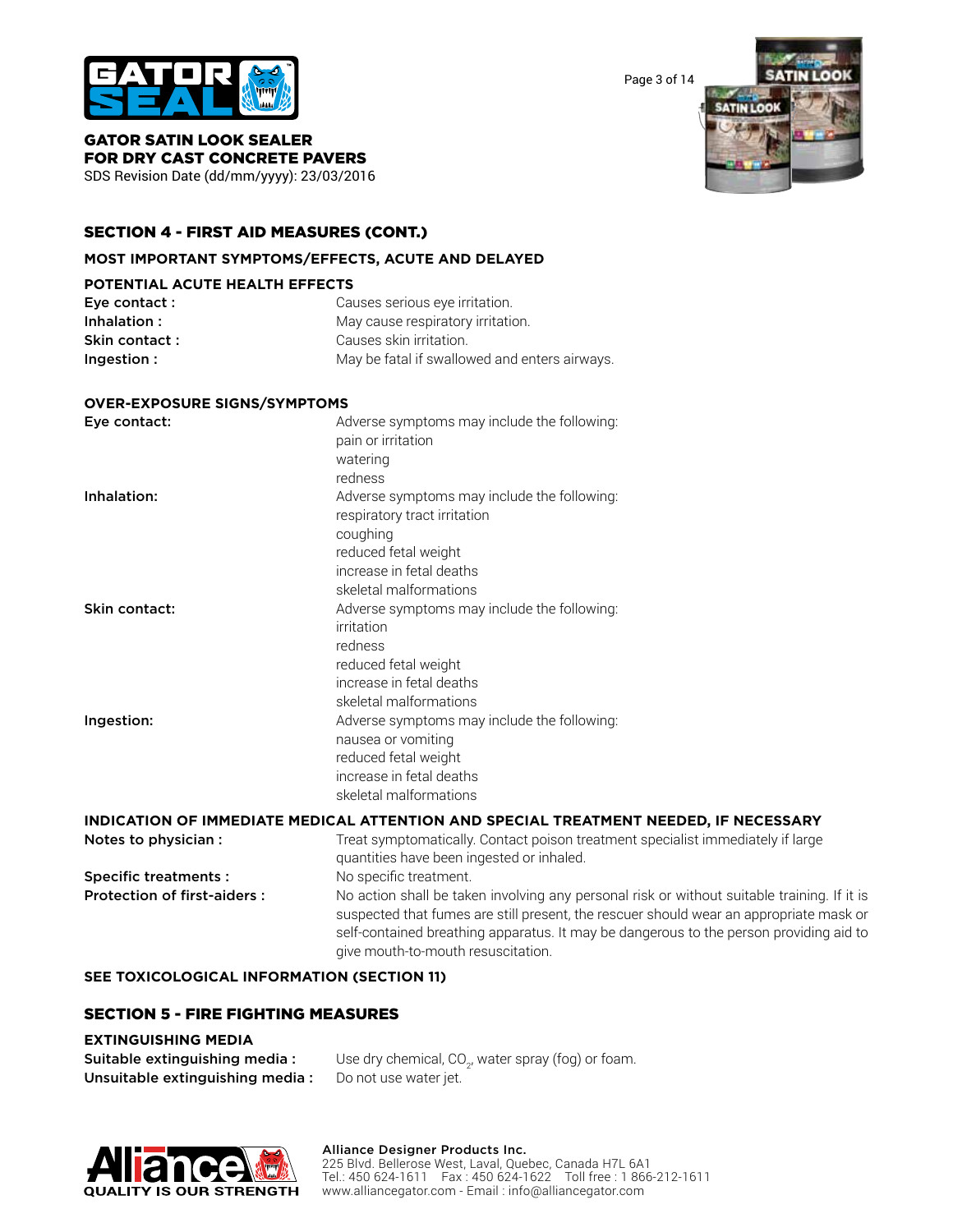

Page 4 of 14



GATOR SATIN LOOK SEALER FOR DRY CAST CONCRETE PAVERS SDS Revision Date (dd/mm/yyyy): 23/03/2016

## SECTION 5 - FIRE FIGHTING MEASURES (CONT.)

| Specific hazards arising      |                                                                                                                                                                                                                                                                                                                             |
|-------------------------------|-----------------------------------------------------------------------------------------------------------------------------------------------------------------------------------------------------------------------------------------------------------------------------------------------------------------------------|
| from the chemical:            | Highly flammable liquid and vapor. In a fire or if heated, a pressure increase will occur<br>and the container may burst, with the risk of a subsequent explosion. Runoff to sewer<br>may create fire or explosion hazard.                                                                                                  |
| <b>Hazardous thermal</b>      |                                                                                                                                                                                                                                                                                                                             |
| decomposition products :      | Decomposition products may include the following materials:<br>carbon dioxide<br>carbon monoxide                                                                                                                                                                                                                            |
| Special protective actions    |                                                                                                                                                                                                                                                                                                                             |
| for fire-fighters :           | Promptly isolate the scene by removing all persons from the vicinity of the incident if<br>there is a fire. No action shall be taken involving any personal risk or without suitable<br>training. Move containers from fire area if this can be done without risk. Use water spray<br>to keep fire-exposed containers cool. |
| <b>Special protective</b>     |                                                                                                                                                                                                                                                                                                                             |
| equipment for fire-fighters : | Fire-fighters should wear appropriate protective equipment and self-contained<br>breathing apparatus (SCBA) with a full face-piece operated in positive pressure mode.                                                                                                                                                      |

## SECTION 6 - ACCIDENTAL RELEASE MEASURES

#### **PERSONAL PRECAUTIONS, PROTECTIVE EQUIPMENT AND EMERGENCY PROCEDURES**

| For non-emergency personnel:      | No action shall be taken involving any personal risk or without suitable training. Evacuate<br>surrounding areas. Keep unnecessary and unprotected personnel from entering. Do not<br>touch or walk through spilled material. Shut off all ignition sources. No flares, smoking<br>or flames in hazard area. Avoid breathing vapor or mist. Provide adequate ventilation.<br>Wear appropriate respirator when ventilation is inadequate. Put on appropriate personal<br>protective equipment.                                                                                    |
|-----------------------------------|----------------------------------------------------------------------------------------------------------------------------------------------------------------------------------------------------------------------------------------------------------------------------------------------------------------------------------------------------------------------------------------------------------------------------------------------------------------------------------------------------------------------------------------------------------------------------------|
| For emergency responders :        | If specialised clothing is required to deal with the spillage, take note of any information<br>in Section 8 on suitable and unsuitable materials. See also the information in "For non-<br>emergency personnel".                                                                                                                                                                                                                                                                                                                                                                 |
| <b>Environmental precautions:</b> | Avoid dispersal of spilled material and runoff and contact with soil, waterways, drains<br>and sewers. Inform the relevant authorities if the product has caused environmental<br>pollution (sewers, waterways, soil or air).                                                                                                                                                                                                                                                                                                                                                    |
|                                   | <b>METHODS AND MATERIALS FOR CONTAINMENT AND CLEANING UP</b>                                                                                                                                                                                                                                                                                                                                                                                                                                                                                                                     |
| Small spill:                      | Stop leak if without risk. Move containers from spill area. Use spark-proof tools and<br>explosion-proof equipment. Dilute with water and mop up if water-soluble. Alternatively,<br>or if water-insoluble, absorb with an inert dry material and place in an appropriate waste<br>disposal container. Dispose of via a licensed waste disposal contractor.                                                                                                                                                                                                                      |
| Large spill:                      | Stop leak if without risk. Move containers from spill area. Use spark-proof tools and explosion-<br>proof equipment. Approach release from upwind. Prevent entry into sewers, water courses,<br>basements or confined areas. Wash spillages into an effluent treatment plant or proceed<br>as follows. Contain and collect spillage with non-combustible, absorbent material e.g. sand,<br>earth, vermiculite or diatomaceous earth and place in container for disposal according to<br>local regulations (see Section 13). Dispose of via a licensed waste disposal contractor. |



#### Alliance Designer Products Inc. 225 Blvd. Bellerose West, Laval, Quebec, Canada H7L 6A1

Tel.: 450 624-1611 Fax : 450 624-1622 Toll free : 1 866-212-1611 www.alliancegator.com - Email : info@alliancegator.com

Contaminated absorbent material may pose the same hazard as the spilled product. Note: see Section 1 for emergency contact information and Section 13 for waste disposal.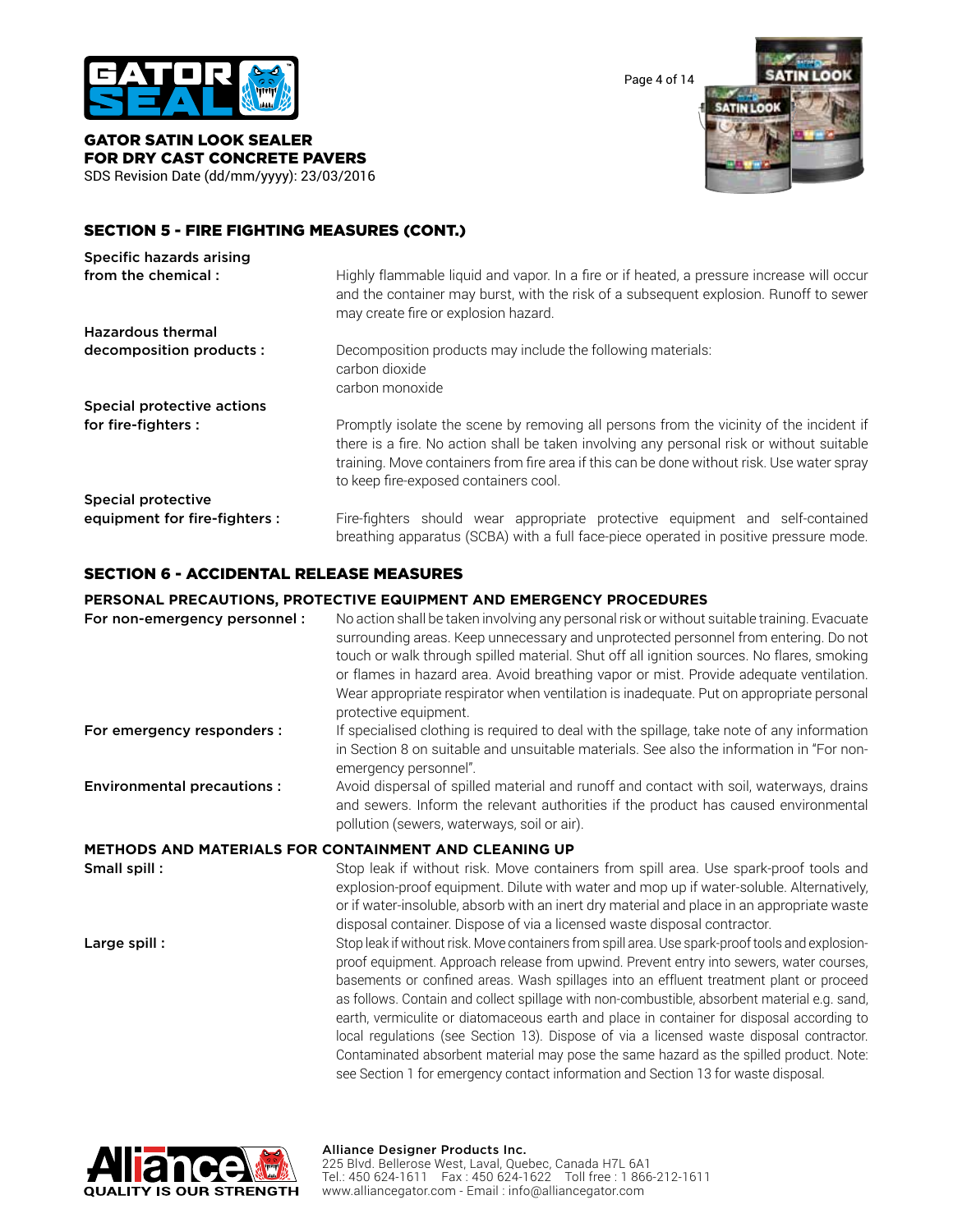

GATOR SATIN LOOK SEALER FOR DRY CAST CONCRETE PAVERS SDS Revision Date (dd/mm/yyyy): 23/03/2016 Page 5 of 14



## SECTION 7 - HANDLING AND STORAGE

#### **PRECAUTIONS FOR SAFE HANDLING**

| Protective measures :             | Put on appropriate personal protective equipment (see Section 8). Avoid exposure<br>- obtain special instructions before use. Avoid exposure during pregnancy. Do not<br>handle until all safety precautions have been read and understood. Do not get in eyes<br>or on skin or clothing. Do not breathe vapor or mist. Do not swallow. Use only with<br>adequate ventilation. Wear appropriate respirator when ventilation is inadequate. Do<br>not enter storage areas and confined spaces unless adequately ventilated. Keep in the<br>original container or an approved alternative made from a compatible material, kept<br>tightly closed when not in use. Store and use away from heat, sparks, open flame or any<br>other ignition source. Use explosion-proof electrical (ventilating, lighting and material<br>handling) equipment. Use only non-sparking tools. Take precautionary measures<br>against electrostatic discharges. Empty containers retain product residue and can be |
|-----------------------------------|------------------------------------------------------------------------------------------------------------------------------------------------------------------------------------------------------------------------------------------------------------------------------------------------------------------------------------------------------------------------------------------------------------------------------------------------------------------------------------------------------------------------------------------------------------------------------------------------------------------------------------------------------------------------------------------------------------------------------------------------------------------------------------------------------------------------------------------------------------------------------------------------------------------------------------------------------------------------------------------------|
|                                   | hazardous. Do not reuse container.                                                                                                                                                                                                                                                                                                                                                                                                                                                                                                                                                                                                                                                                                                                                                                                                                                                                                                                                                             |
| Advice on general                 |                                                                                                                                                                                                                                                                                                                                                                                                                                                                                                                                                                                                                                                                                                                                                                                                                                                                                                                                                                                                |
| occupational hygiene :            | Eating, drinking and smoking should be prohibited in areas where this material is handled,<br>stored and processed. Workers should wash hands and face before eating, drinking and<br>smoking. Remove contaminated clothing and protective equipment before entering<br>eating areas. See also Section 8 for additional information on hygiene measures.                                                                                                                                                                                                                                                                                                                                                                                                                                                                                                                                                                                                                                       |
| Conditions for safe storage,      |                                                                                                                                                                                                                                                                                                                                                                                                                                                                                                                                                                                                                                                                                                                                                                                                                                                                                                                                                                                                |
| including any incompatibilities : | Store in accordance with local regulations. Store in a segregated and approved area.<br>Store in original container protected from direct sunlight in a dry, cool and well-ventilated<br>area, away from incompatible materials (see Section 10) and food and drink. Store locked<br>up. Eliminate all ignition sources. Separate from oxidizing materials. Keep container<br>tightly closed and sealed until ready for use. Containers that have been opened must<br>be carefully resealed and kept upright to prevent leakage. Do not store in unlabeled                                                                                                                                                                                                                                                                                                                                                                                                                                     |

## SECTION 8 - EXPOSURE CONTROLS AND PERSONAL PROTECTION

#### **CONTROL PARAMETERS**

Occupational exposure limits

| Ingredient name | <b>Exposure limits</b>                   |  |  |
|-----------------|------------------------------------------|--|--|
| acetone         | ACGIH TLV (United States, 4/2014).       |  |  |
|                 | TWA: 500 ppm 8 hours.                    |  |  |
|                 | TWA: 1188 mg/m <sup>3</sup> 8 hours.     |  |  |
|                 | STEL: 750 ppm 15 minutes.                |  |  |
|                 | STEL: 1782 mg/m <sup>3</sup> 15 minutes. |  |  |
|                 | NIOSH REL (United States, 10/2013).      |  |  |
|                 | TWA: 250 ppm 10 hours.                   |  |  |
|                 | TWA: 590 mg/m <sup>3</sup> 10 hours.     |  |  |
|                 | OSHA PEL (United States, 2/2013).        |  |  |
|                 | TWA: 1000 ppm 8 hours.                   |  |  |
|                 | TWA: 2400 mg/m <sup>3</sup> 8 hours.     |  |  |
|                 | OSHA PEL 1989 (United States, 3/1989).   |  |  |
|                 | TWA: 750 ppm 8 hours.                    |  |  |
|                 | TWA: 1800 mg/m <sup>3</sup> 8 hours.     |  |  |

containers. Use appropriate containment to avoid environmental contamination.

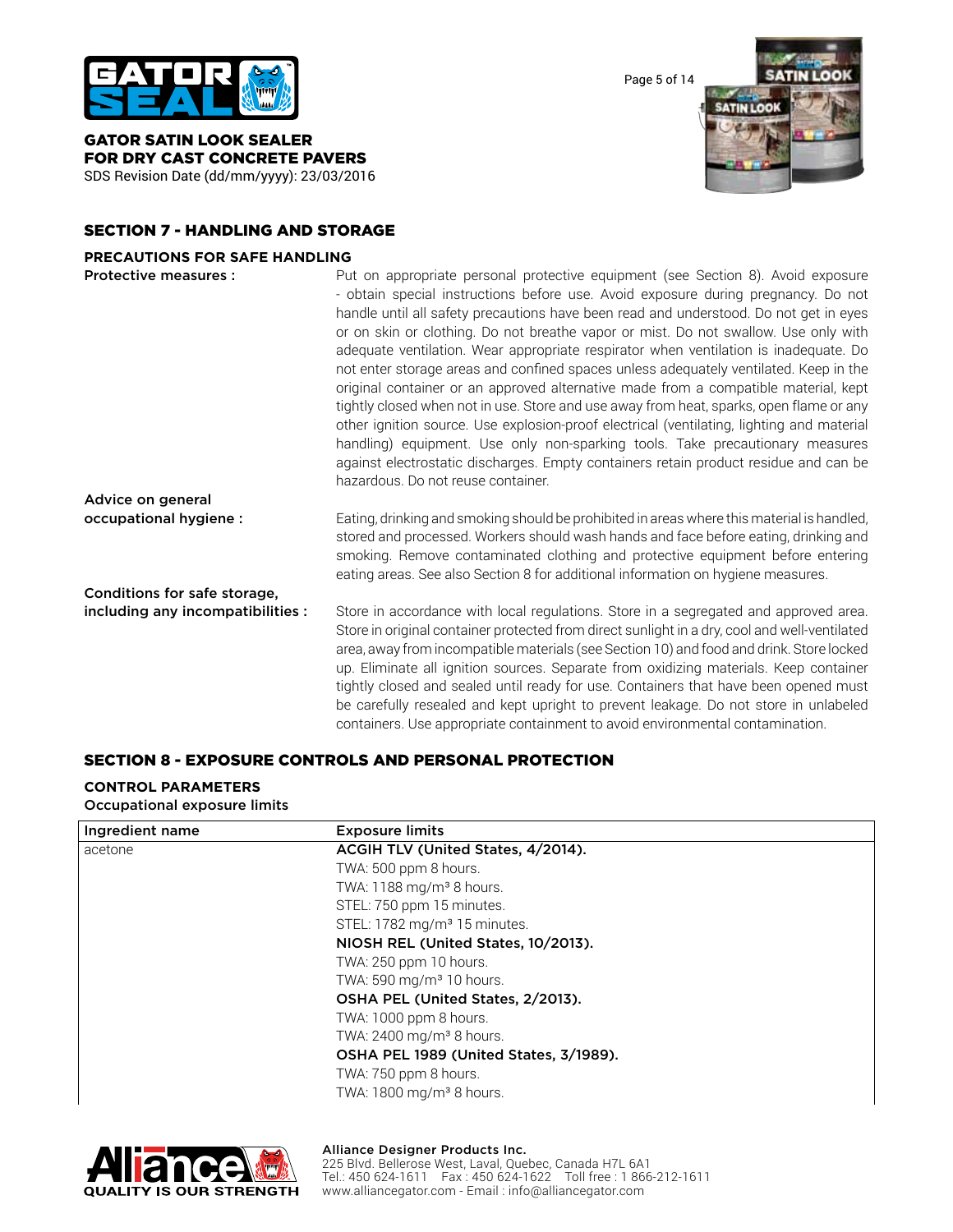

Page 6 of 14

**SATIN LOOK SATIN LOOK** 

#### GATOR SATIN LOOK SEALER FOR DRY CAST CONCRETE PAVERS SDS Revision Date (dd/mm/yyyy): 23/03/2016

SECTION 8 - EXPOSURE CONTROLS AND PERSONAL PROTECTION (CONT.)

|                                       | STEL: 1000 ppm 15 minutes.                                                                                                 |  |  |  |  |
|---------------------------------------|----------------------------------------------------------------------------------------------------------------------------|--|--|--|--|
|                                       | STEL: 2400 mg/m <sup>3</sup> 15 minutes.                                                                                   |  |  |  |  |
| tert-butyl acetate                    | ACGIH TLV (United States, 4/2014).                                                                                         |  |  |  |  |
|                                       | TWA: 200 ppm 8 hours.                                                                                                      |  |  |  |  |
|                                       | TWA: 950 mg/m <sup>3</sup> 8 hours.                                                                                        |  |  |  |  |
|                                       | NIOSH REL (United States, 10/2013).                                                                                        |  |  |  |  |
|                                       | TWA: 200 ppm 10 hours.                                                                                                     |  |  |  |  |
|                                       | TWA: 950 mg/m <sup>3</sup> 10 hours.                                                                                       |  |  |  |  |
|                                       | OSHA PEL (United States, 2/2013).                                                                                          |  |  |  |  |
|                                       | TWA: 200 ppm 8 hours.                                                                                                      |  |  |  |  |
|                                       | TWA: 950 mg/m <sup>3</sup> 8 hours.                                                                                        |  |  |  |  |
|                                       | OSHA PEL 1989 (United States, 3/1989).                                                                                     |  |  |  |  |
|                                       | TWA: 200 ppm 8 hours.                                                                                                      |  |  |  |  |
|                                       | TWA: 950 mg/m <sup>3</sup> 8 hours.                                                                                        |  |  |  |  |
| xylene                                | ACGIH TLV (United States, 4/2014).                                                                                         |  |  |  |  |
|                                       | TWA: 100 ppm 8 hours.                                                                                                      |  |  |  |  |
|                                       | TWA: 434 mg/m <sup>3</sup> 8 hours.                                                                                        |  |  |  |  |
|                                       | STEL: 150 ppm 15 minutes.                                                                                                  |  |  |  |  |
|                                       | STEL: 651 mg/m <sup>3</sup> 15 minutes.                                                                                    |  |  |  |  |
|                                       | OSHA PEL 1989 (United States, 3/1989).<br>TWA: 100 ppm 8 hours.                                                            |  |  |  |  |
|                                       |                                                                                                                            |  |  |  |  |
|                                       | TWA: 435 mg/m <sup>3</sup> 8 hours.                                                                                        |  |  |  |  |
|                                       | STEL: 150 ppm 15 minutes.                                                                                                  |  |  |  |  |
|                                       | STEL: 655 mg/m <sup>3</sup> 15 minutes.                                                                                    |  |  |  |  |
|                                       | OSHA PEL (United States, 2/2013).                                                                                          |  |  |  |  |
|                                       | TWA: 100 ppm 8 hours.                                                                                                      |  |  |  |  |
|                                       | TWA: 435 mg/m <sup>3</sup> 8 hours.                                                                                        |  |  |  |  |
|                                       |                                                                                                                            |  |  |  |  |
|                                       | Appropriate engineering controls: Use only with adequate ventilation. Use process enclosures, local exhaust ventilation or |  |  |  |  |
|                                       | other engineering controls to keep worker exposure to airborne contaminants below any                                      |  |  |  |  |
|                                       | recommended or statutory limits. The engineering controls also need to keep gas, vapor                                     |  |  |  |  |
|                                       | or dust concentrations below any lower explosive limits. Use explosion-proof ventilation                                   |  |  |  |  |
|                                       | equipment.                                                                                                                 |  |  |  |  |
| <b>Environmental exposure</b>         |                                                                                                                            |  |  |  |  |
| controls:                             | Emissions from ventilation or work process equipment should be checked to ensure                                           |  |  |  |  |
|                                       | they comply with the requirements of environmental protection legislation. In some                                         |  |  |  |  |
|                                       | cases, fume scrubbers, filters or engineering modifications to the process equipment                                       |  |  |  |  |
|                                       |                                                                                                                            |  |  |  |  |
|                                       | will be necessary to reduce emissions to acceptable levels.                                                                |  |  |  |  |
| <b>INDIVIDUAL PROTECTION MEASURES</b> |                                                                                                                            |  |  |  |  |
| Hygiene measures :                    | Wash hands, forearms and face thoroughly after handling chemical products,                                                 |  |  |  |  |
|                                       | before eating, smoking and using the lavatory and at the end of the working period.                                        |  |  |  |  |
|                                       | Appropriate techniques should be used to remove potentially contaminated clothing.                                         |  |  |  |  |
|                                       | Wash contaminated clothing before reusing. Ensure that eyewash stations and safety                                         |  |  |  |  |



showers are close to the workstation location.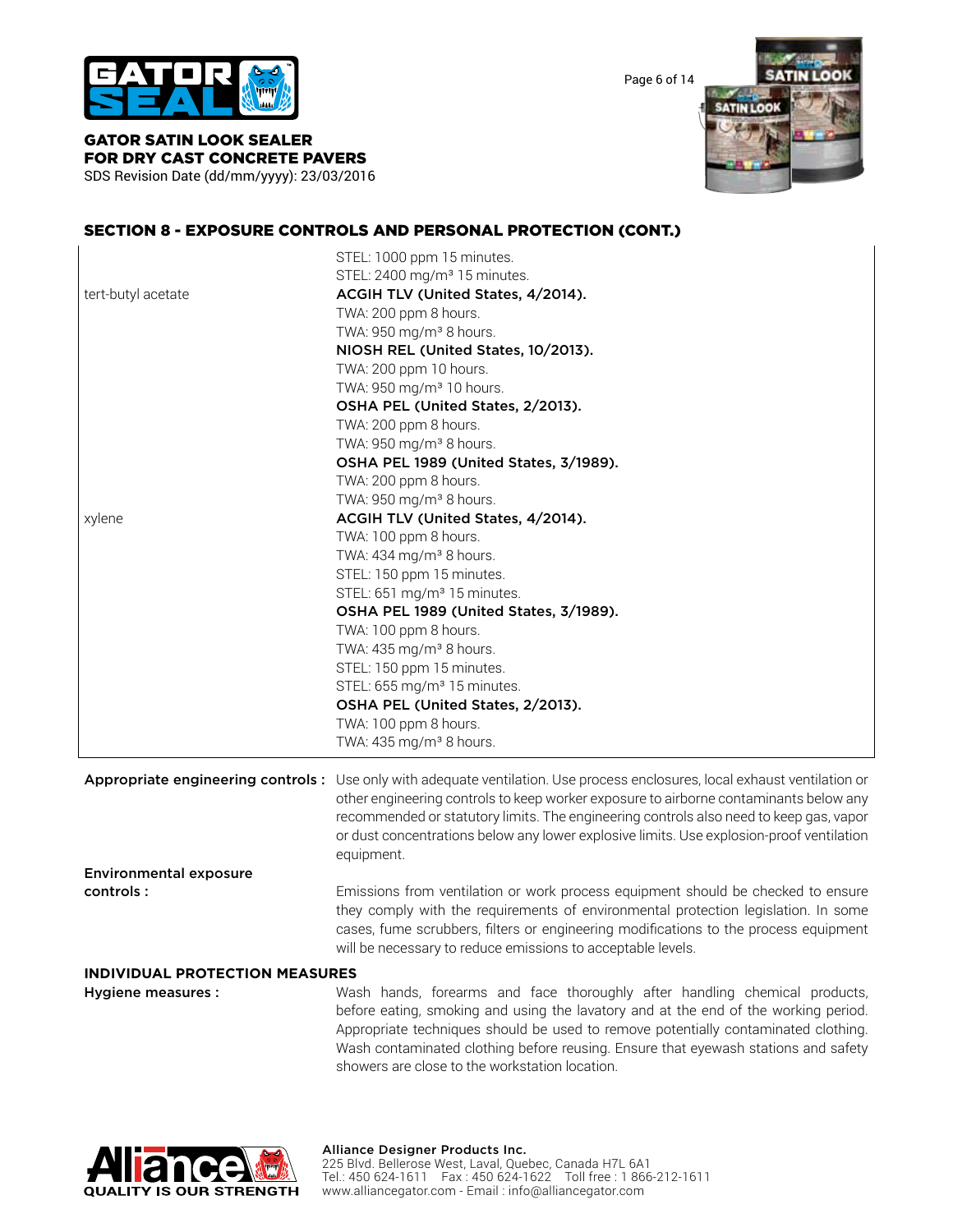

Page 7 of 14



#### GATOR SATIN LOOK SEALER FOR DRY CAST CONCRETE PAVERS SDS Revision Date (dd/mm/yyyy): 23/03/2016

## SECTION 8 - EXPOSURE CONTROLS AND PERSONAL PROTECTION (CONT.)

| Eye/face protection :    | Safety eyewear complying with an approved standard should be used when a risk<br>assessment indicates this is necessary to avoid exposure to liquid splashes, mists,<br>gases or dusts. If contact is possible, the following protection should be worn, unless<br>the assessment indicates a higher degree of protection: chemical splash goggles.                                                                                                                                                                                                                                                                  |
|--------------------------|----------------------------------------------------------------------------------------------------------------------------------------------------------------------------------------------------------------------------------------------------------------------------------------------------------------------------------------------------------------------------------------------------------------------------------------------------------------------------------------------------------------------------------------------------------------------------------------------------------------------|
| <b>SKIN PROTECTION</b>   |                                                                                                                                                                                                                                                                                                                                                                                                                                                                                                                                                                                                                      |
| Hand protection :        | Chemical-resistant, impervious gloves complying with an approved standard should be<br>worn at all times when handling chemical products if a risk assessment indicates this<br>is necessary. Considering the parameters specified by the glove manufacturer, check<br>during use that the gloves are still retaining their protective properties. It should be noted<br>that the time to breakthrough for any glove material may be different for different glove<br>manufacturers. In the case of mixtures, consisting of several substances, the protection<br>time of the gloves cannot be accurately estimated. |
| <b>Body protection:</b>  | Personal protective equipment for the body should be selected based on the task being<br>performed and the risks involved and should be approved by a specialist before handling<br>this product. When there is a risk of ignition from static electricity, wear antistatic<br>protective clothing. For the greatest protection from static discharges, clothing should<br>include anti-static overalls, boots and gloves.                                                                                                                                                                                           |
| Other skin protection :  | Appropriate footwear and any additional skin protection measures should be selected<br>based on the task being performed and the risks involved and should be approved by a<br>specialist before handling this product.                                                                                                                                                                                                                                                                                                                                                                                              |
| Respiratory protection : | Use a properly fitted, air-purifying or air-fed respirator complying with an approved<br>standard if a risk assessment indicates this is necessary. Respirator selection must be<br>based on known or anticipated exposure levels, the hazards of the product and the safe<br>working limits of the selected respirator.                                                                                                                                                                                                                                                                                             |

## SECTION 9 - PHYSICAL AND CHEMICAL PROPERTIES

#### **APPEARANCE**

| Liquid.                               |
|---------------------------------------|
| Clear.                                |
| Not available.                        |
| Not available.                        |
| Not available.                        |
| $>54^{\circ}$ C ( $>129.2^{\circ}$ F) |
| Closed cup: -18°C (-0.4°F)            |
| Not available.                        |
| Not available.                        |
| Not available.                        |
| 0.86                                  |
| Not available.                        |
| Not available.                        |
| 113 g/l low solid content             |
|                                       |

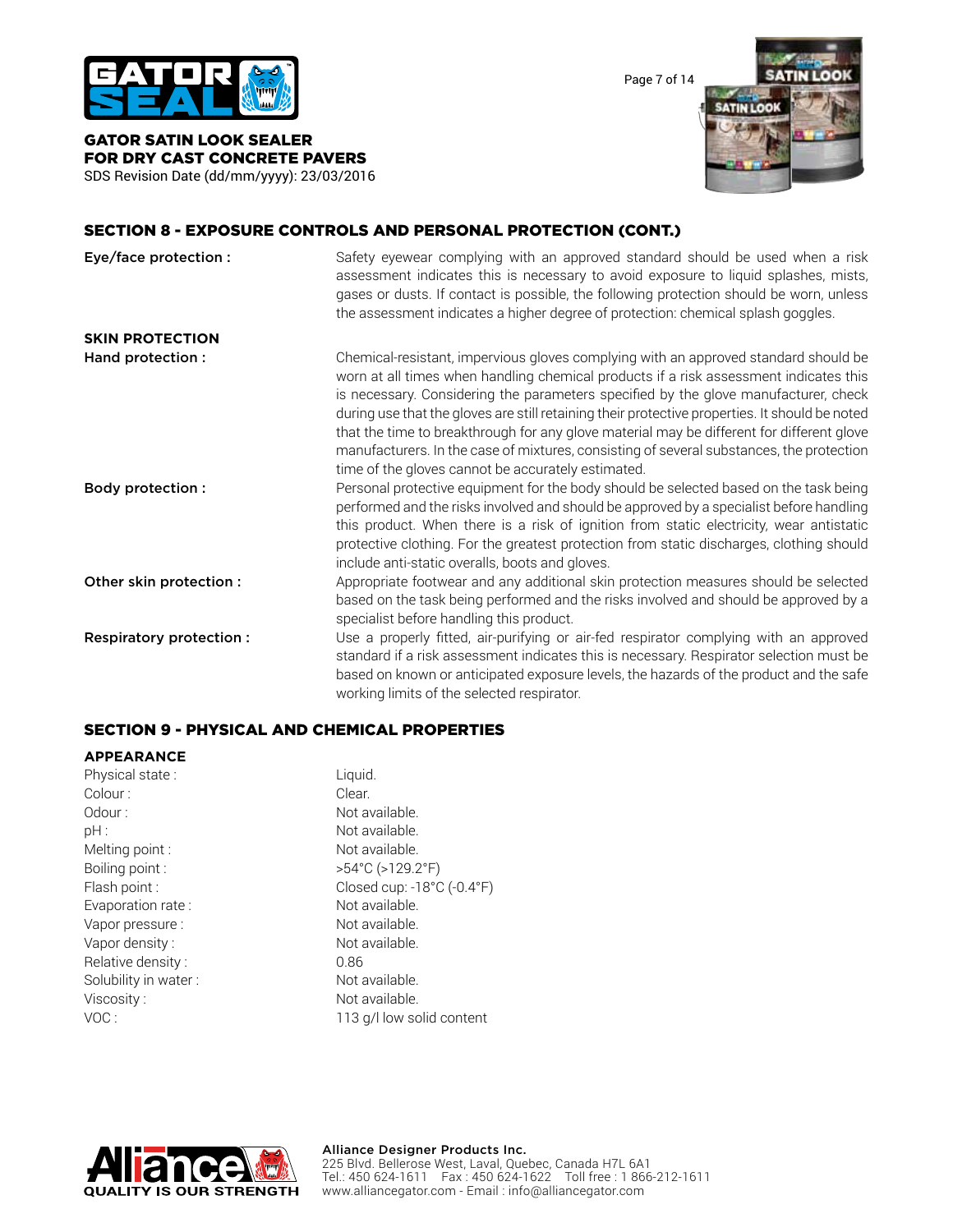

Page 8 of 14



## GATOR SATIN LOOK SEALER FOR DRY CAST CONCRETE PAVERS

SDS Revision Date (dd/mm/yyyy): 23/03/2016

## SECTION 10 - STABILITY AND REACTIVITY

| Reactivity:                | No specific test data related to reactivity available for this product or its ingredients.                                                                                 |
|----------------------------|----------------------------------------------------------------------------------------------------------------------------------------------------------------------------|
| <b>Chemical stability:</b> | The product is stable.                                                                                                                                                     |
|                            | Possibility of hazardous reactions: Under normal conditions of storage and use, hazardous reactions will not occur.                                                        |
| Conditions to avoid :      | Avoid all possible sources of ignition (spark or flame). Do not pressurize, cut, weld,<br>braze, solder, drill, grind or expose containers to heat or sources of ignition. |
| Incompatible materials:    | Reactive or incompatible with the following materials: oxidizing materials.                                                                                                |
|                            | Hazardous decomposition products : Under normal conditions of storage and use, hazardous decomposition products<br>should not be produced.                                 |

## SECTION 11 - TOXICOLOGICAL INFORMATION

#### INFORMATION ON TOXICOLOGICAL EFFECTS

| <b>ACUTE TOXICITY</b>          |                      |                |             |                          |
|--------------------------------|----------------------|----------------|-------------|--------------------------|
| <b>Product/ingredient name</b> | Result               | <b>Species</b> | <b>Dose</b> | <b>Exposure</b>          |
| acetone                        | LD50 Oral            | Rat            | 5800 mg/kg  | $\overline{a}$           |
| tert-butyl acetate             | LD50 Oral            | Rat            | 4100 mg/kg  | $\overline{\phantom{a}}$ |
| xylene                         | LC50 Inhalation Gas. | Rat            | 5000 ppm    | 4 hours                  |
|                                | LD50 Oral            | Rat            | 4300 mg/kg  | $\overline{\phantom{a}}$ |

## IRRITATION/CORROSION

| <b>Product/ingredient name</b> | <b>Result</b>           | <b>Species</b> | <b>Score</b> | <b>Exposure</b> | <b>Observation</b>       |
|--------------------------------|-------------------------|----------------|--------------|-----------------|--------------------------|
| acetone                        | Eyes - Mild irritant    | Human          |              | 186300 parts    | $\overline{\phantom{a}}$ |
|                                |                         |                |              | per million     |                          |
|                                | Eyes - Mild irritant    | Rabbit         |              | 10 microliters  |                          |
|                                | Eyes -Moderate irritant | Rabbit         |              | 24 hours 20     |                          |
|                                |                         |                |              | miligrams       |                          |
|                                | Eyes - Severe irritant  | Rabbit         |              | 20 miligrams    |                          |
|                                | Skin - Mild irritant    | Rabbit         |              | 24 hours 500    | $\overline{\phantom{a}}$ |
|                                |                         |                |              | miligrams       |                          |
|                                | Skin - Mild irritant    | Rabbit         |              | 395 miligrams   |                          |
| tert-butyl acetate             | Eyes - Mild irritant    | Rabbit         |              | 100             |                          |
|                                |                         |                |              | microliters     |                          |
|                                | Skin - Mild irritant    | Rabbit         |              | 24 hours 500    |                          |
|                                |                         |                |              | microliters     |                          |
| xylene                         | Eyes - Mild irritant    | Rabbit         |              | 87 miligrams    |                          |
|                                | Eyes -Severe irritant   | Rabbit         |              | 24 hours 5      |                          |
|                                |                         |                |              | miligrams       |                          |
|                                | Skin-Mild irritant      | Rat            |              | 8 hours 60      |                          |
|                                |                         |                |              | microliters     |                          |
|                                | Skin-Moderate irritant  | Rabbit         |              | 24 hours 500    | $\overline{\phantom{a}}$ |
|                                |                         |                |              | miligrams       |                          |
|                                | Skin-Moderate irritant  | Rabbit         |              | 100 percent     |                          |

## SENSITIZATION

Mutagenicity

**Product/ingredient name Experiment Result** Not available.

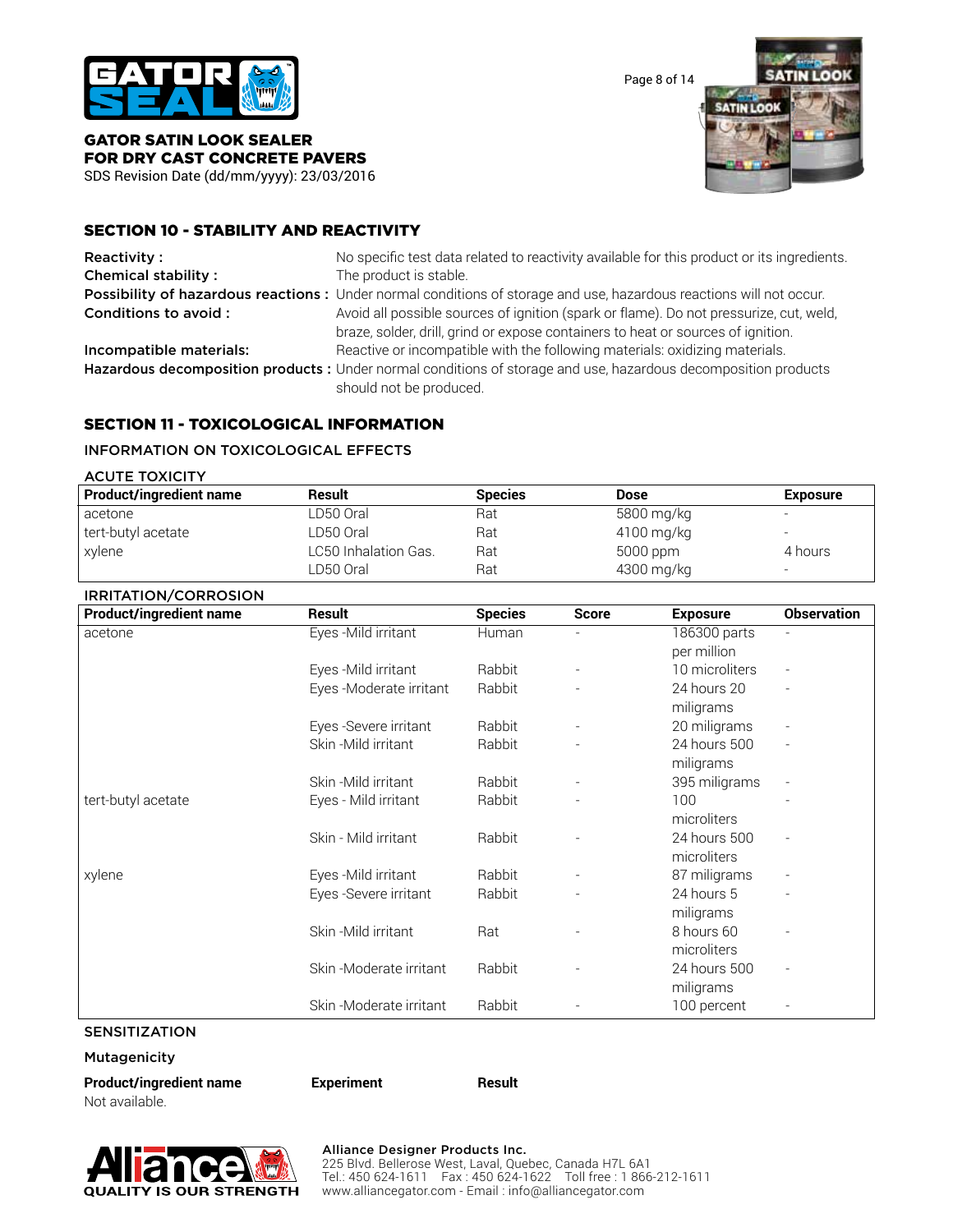

Page 9 of 14



#### GATOR SATIN LOOK SEALER FOR DRY CAST CONCRETE PAVERS

SDS Revision Date (dd/mm/yyyy): 23/03/2016

# SECTION 11 - TOXICOLOGICAL INFORMATION (CONT.)

#### CARCINOGENICITY

| <b>Product/ingredient name</b><br>Not available. | Result                   |           | <b>Species</b>       | <b>Dose</b>              |                | <b>Exposure</b> |                 |
|--------------------------------------------------|--------------------------|-----------|----------------------|--------------------------|----------------|-----------------|-----------------|
| <b>CLASSIFICATION</b>                            |                          |           |                      |                          |                |                 |                 |
| <b>Product/ingredient name</b>                   | <b>OSHA</b>              |           | <b>IARC</b>          | <b>NTP</b>               |                |                 |                 |
| xylene                                           | $\overline{\phantom{0}}$ |           | 3                    | $\overline{\phantom{a}}$ |                |                 |                 |
| <b>REPRODUCTIVE TOXICITY</b>                     |                          |           |                      |                          |                |                 |                 |
| Product/ingredient name                          | Maternal<br>toxicity     | Fertility | Development<br>toxin |                          | <b>Species</b> | Dose            | <b>Exposure</b> |
| Not available.                                   |                          |           |                      |                          |                |                 |                 |

#### **TERATOGENICITY**

Not available.

#### SPECIFIC TARGET ORGAN TOXICITY (SINGLE EXPOSURE)

| Name    | Category   | Route of exposure | Target organs                                        |
|---------|------------|-------------------|------------------------------------------------------|
| acetone | Category 3 | Not applicable    | Respiratory tract irritation                         |
| xylene  | Category 3 | Not applicable    | Respiratory tract irritation and<br>Narcotic effects |

#### SPECIFIC TARGET ORGAN TOXICITY (REPEATED EXPOSURE)

| <b>Name</b> | Category | Route of exposure | Target organs     |
|-------------|----------|-------------------|-------------------|
| xylene      | Category | Inhalation        | determined<br>Not |

#### ASPIRATION HAZARD

| <b>Name</b>                                            | Result                                                                                                                                           |
|--------------------------------------------------------|--------------------------------------------------------------------------------------------------------------------------------------------------|
| xylene                                                 | <b>ASPIRATION HAZARD - Category 1</b>                                                                                                            |
| POTENTIAL ACUTE HEALTH EFFECTS                         |                                                                                                                                                  |
| Eye contact<br>Inhalation<br>Skin contact<br>Ingestion | Causes serious eye irritation.<br>May cause respiratory irritation.<br>Causes skin irritation.<br>May be fatal if swallowed and enters airways.  |
|                                                        | SYMPTOMS RELATED TO THE PHYSICAL, CHEMICAL AND TOXICOLOGICAL CHARACTERISTICS                                                                     |
| Eye contact                                            | Adverse symptoms may include the following:<br>pain or irritation<br>watering<br>redness                                                         |
| <b>Inhalation</b>                                      | Adverse symptoms may include the following:<br>÷<br>respiratory tract irritation<br>coughing<br>reduced fetal weight<br>increase in fetal deaths |





#### Alliance Designer Products Inc.

skeletal malformations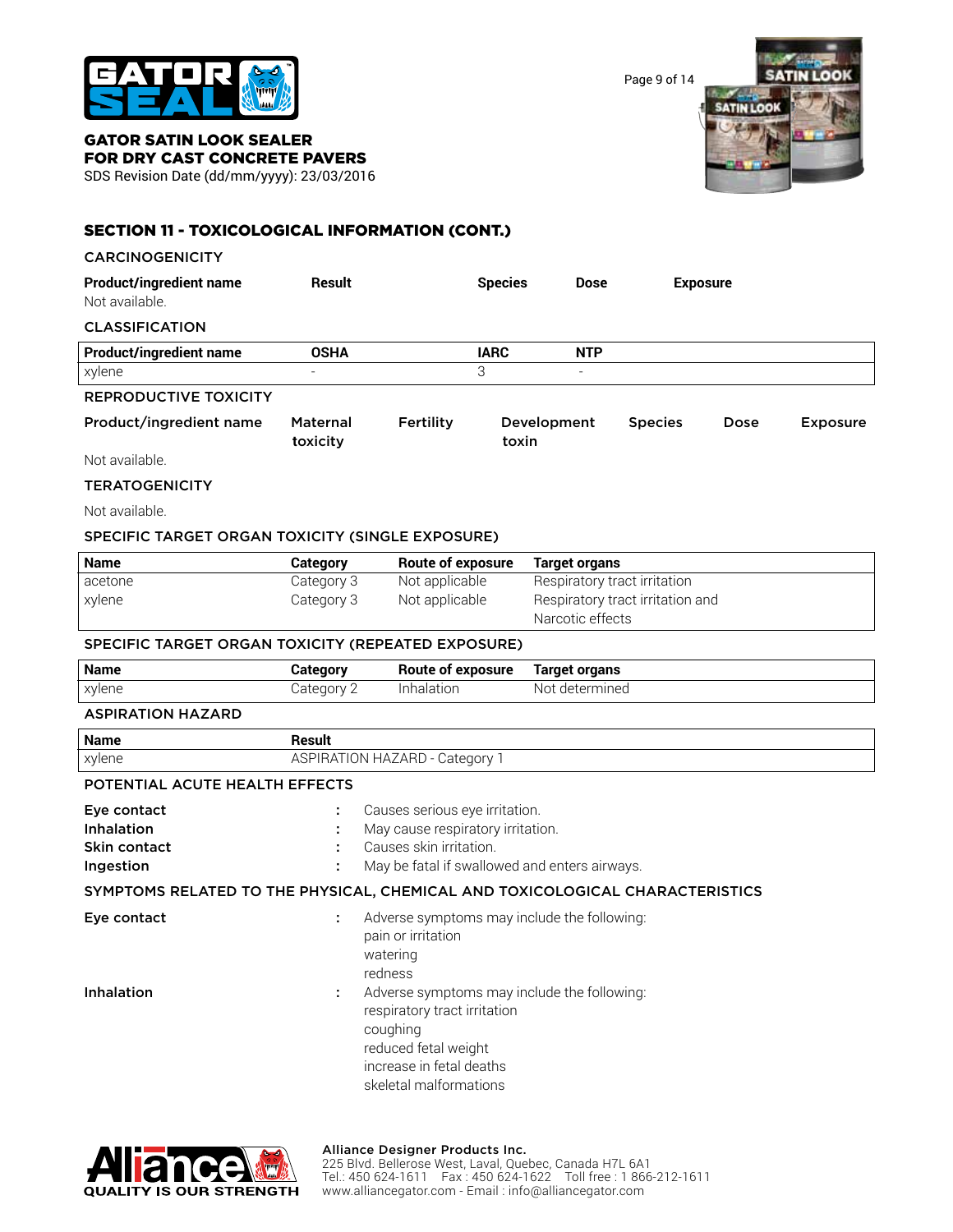

Page 10 of 14

**SATIN LOOK SATIN LOOK** 

GATOR SATIN LOOK SEALER FOR DRY CAST CONCRETE PAVERS

SDS Revision Date (dd/mm/yyyy): 23/03/2016

# SECTION 11 - TOXICOLOGICAL INFORMATION (CONT.)

| <b>Skin contact</b>                                                                                | ÷       | Adverse symptoms may include the following:<br>irritation<br>redness<br>reduced fetal weight<br>increase in fetal deaths<br>skeletal malformations |
|----------------------------------------------------------------------------------------------------|---------|----------------------------------------------------------------------------------------------------------------------------------------------------|
| Ingestion                                                                                          | t.      | Adverse symptoms may include the following:<br>nausea or vomiting<br>reduced fetal weight<br>increase in fetal deaths<br>skeletal malformations    |
| DELAYED AND IMMEDIATE EFFECTS AND ALSO CHRONIC<br><b>EFFECTS FROM SHORT AND LONG TERM EXPOSURE</b> |         |                                                                                                                                                    |
| <b>SHORT TERM EXPOSURE</b>                                                                         |         |                                                                                                                                                    |
| Potential immediate effects                                                                        | $1 - 1$ | Not available.                                                                                                                                     |
| <b>Potential delayed effects</b>                                                                   | ÷       | Not available.                                                                                                                                     |
| <b>LONG TERM EXPOSURE</b>                                                                          |         |                                                                                                                                                    |

| Potential immediate effects      | Not available. |
|----------------------------------|----------------|
| <b>Potential delayed effects</b> | Not available. |

## **POTENTIAL CHRONIC HEALTH EFFECTS**

| General                      | May cause damage to organs through prolonged or repeated exposure. |
|------------------------------|--------------------------------------------------------------------|
| Carcinogenicity              | No known significant effects or critical hazards.                  |
| Mutagenicity                 | No known significant effects or critical hazards.                  |
| Teratogenicity               | No known significant effects or critical hazards.                  |
| <b>Developmental effects</b> | No known significant effects or critical hazards.                  |
| <b>Fertility effects</b>     | Suspected of damaging fertility.                                   |

## NUMERICAL MEASURES OF TOXICITY ACUTE TOXICITY ESTIMATES

| Route               | <b>ATE value</b> |
|---------------------|------------------|
| Oral                | 12171.9 mg/kg    |
| Dermal              | 8396.9 mg/kg     |
| Inhalation (vapors) | 83.97 mg/l       |

## SECTION 12 - ECOLOGICAL INFORMATION

#### **TOXICITY**

| Product/ingredientname | Result                              | <b>Species</b>                  | <b>Exposure</b> |
|------------------------|-------------------------------------|---------------------------------|-----------------|
| acetone                | Acute EC50 20.565 mg/l Marine water | Algae - Ulva pertusa            | 96 hours        |
|                        | Acute LC50 6000000 µg/l Fresh water | Crustaceans - Gammarus pulex    | 48 hours        |
|                        | Acute LC50 10000 µg/l Fresh water   | Daphnia - Daphnia magna         | 48 hours        |
|                        | Acute LC50 100 mg/l Fresh water     | Fish - Pimephales promelas -    | 96 hours        |
|                        |                                     | Juvenile (Fledgling, Hatchling, |                 |
|                        |                                     | Weanling)                       |                 |



#### Alliance Designer Products Inc.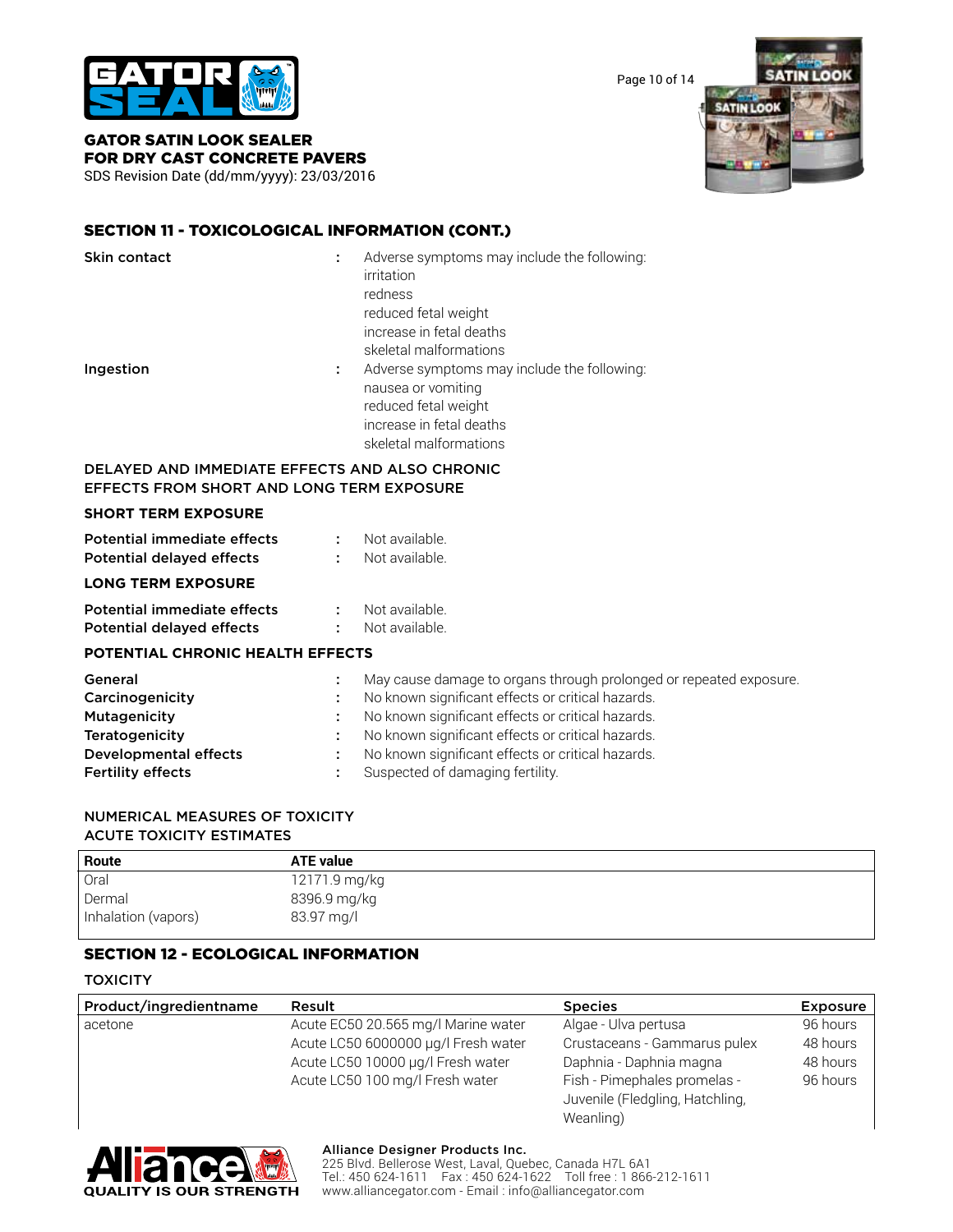

Page 11 of 14



## GATOR SATIN LOOK SEALER FOR DRY CAST CONCRETE PAVERS

SDS Revision Date (dd/mm/yyyy): 23/03/2016

## SECTION 12 - ECOLOGICAL INFORMATION (CONT.)

|                    | Chronic NOEC 4.95 mg/l Marine water<br>Chronic NOEC 0.016 ml/L Fresh water<br>Chronic NOEC 0.1 ml/L Fresh water | Algae - Ulva pertusa<br>Crustaceans - Daphniidae<br>Daphnia - Daphnia magna -<br>Neonate | 96 hours<br>21 days<br>21 days |
|--------------------|-----------------------------------------------------------------------------------------------------------------|------------------------------------------------------------------------------------------|--------------------------------|
|                    | Chronic NOEC 5 µg/l Marine water                                                                                | Fish - Gasterosteus aculeatus -<br>Larvae                                                | 42 days                        |
| tert-butyl acetate | Acute LC50 327000 to 362000 µg/l<br>Fresh water                                                                 | Fish - Pimephales promelas                                                               | 96 hours                       |
| xylene             | Acute LC50 8500 µg/l Marine water                                                                               | Crustaceans - Palaemonetes<br>pugio                                                      | 48 hours                       |
|                    | Acute LC50 13400 µg/l Fresh water                                                                               | Fish - Pimephales promelas                                                               | 96 hours                       |

#### PERSISTENCE AND DEGRADABILITY

Not available.

#### BIOACCUMULATIVE POTENTIAL

| Product/ingredient name | LogPow | <b>BCF</b>               | Potential |
|-------------------------|--------|--------------------------|-----------|
| acetone                 | -0.23  |                          | low       |
| tert-butyl acetate      | .64    | $\overline{\phantom{0}}$ | low       |
| xylene                  | 3.12   | 8.1 to 25.9              | low       |

#### MOBILITY IN SOIL

**Other adverse effects** : No known significant effects or critical hazards.

## SECTION 13 - DISPOSAL CONSIDERATIONS

**Disposal methods** : The generation of waste should be avoided or minimized wherever possible. Disposal of this product, solutions and any by-products should at all times comply with the requirements of environmental protection and waste disposal legislation and any regional local authority requirements. Dispose of surplus and non-recyclable products via a licensed waste disposal contractor. Waste should not be disposed of untreated to the sewer unless fully compliant with the requirements of all authorities with jurisdiction. Waste packaging should be recycled. Incineration or landfill should only be considered when recycling is not feasible. This material and its container must be disposed of in a safe way. Care should be taken when handling emptied containers that have not been cleaned or rinsed out. Empty containers or liners may retain some product residues. Vapor from product residues may create a highly flammable or explosive atmosphere inside the container. Do not cut, weld or grind used containers unless they have been cleaned thoroughly internally. Avoid dispersal of spilled material and runoff and contact with soil, waterways, drains and sewers.

#### UNITED STATES - RCRA TOXIC HAZARDOUS WASTE "U" LIST

| Ingredient                   | CAS#      | Status | <b>Reference number</b> |
|------------------------------|-----------|--------|-------------------------|
| Acetone (I); 2-Propanone (I) | 67-64-1   | Listed | J002                    |
| Xylene                       | 1330-20-7 | Listed | J239                    |



#### Alliance Designer Products Inc.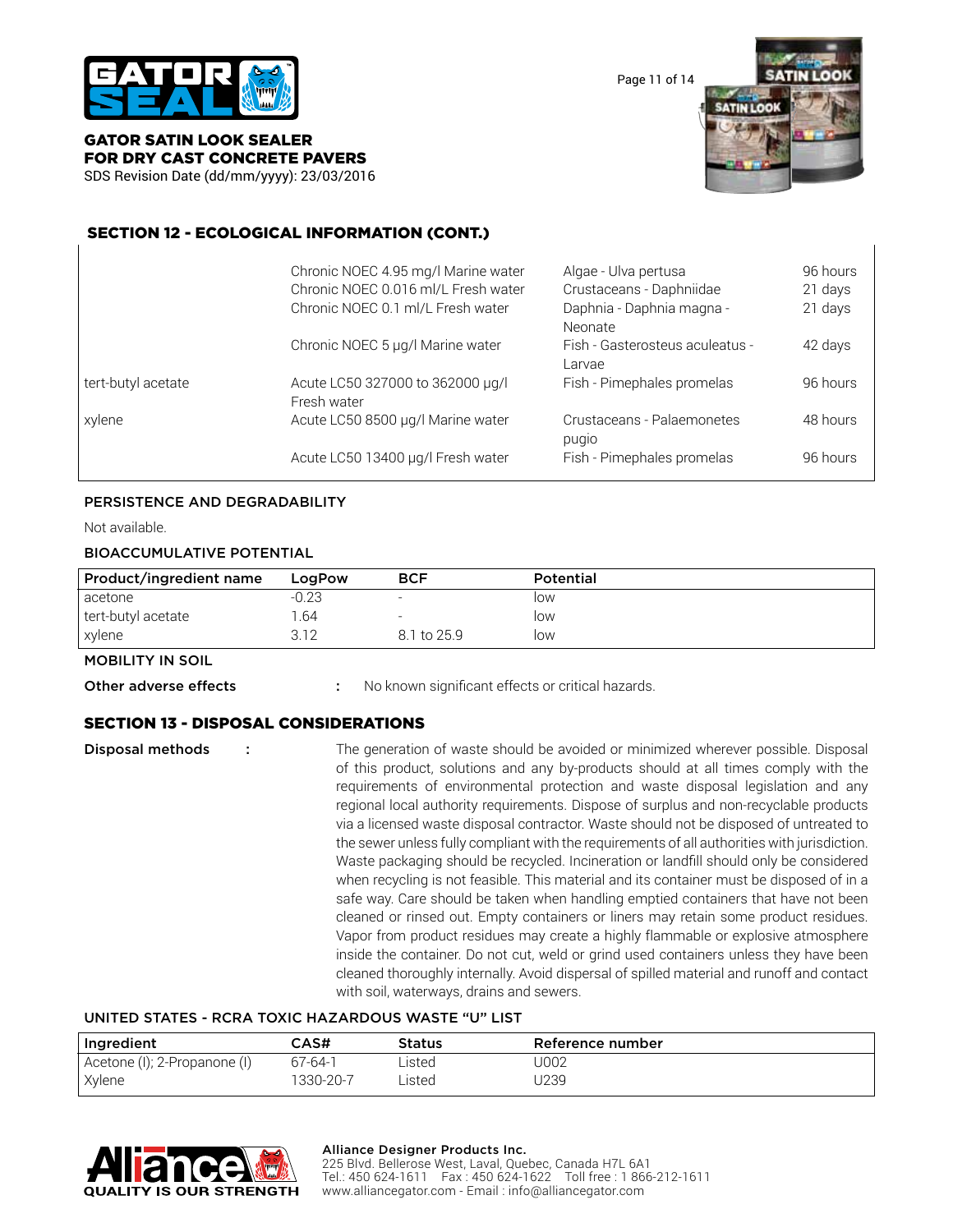

Page 12 of 14



#### GATOR SATIN LOOK SEALER FOR DRY CAST CONCRETE PAVERS

SDS Revision Date (dd/mm/yyyy): 23/03/2016

## SECTION 14 - TRANPORT INFORMATION

|                                       | <b>DOT Classification</b>                                                                                                                                                                                                                                          | <b>TDG Classification</b>                                                                                                                                                                                                                                                       | <b>IMDG</b>         | <b>IATA</b>         |
|---------------------------------------|--------------------------------------------------------------------------------------------------------------------------------------------------------------------------------------------------------------------------------------------------------------------|---------------------------------------------------------------------------------------------------------------------------------------------------------------------------------------------------------------------------------------------------------------------------------|---------------------|---------------------|
| UN number                             | 1139                                                                                                                                                                                                                                                               | 1139                                                                                                                                                                                                                                                                            | 1139                | 1139                |
| UN proper<br>shipping name            | COATING<br>SOLUTION                                                                                                                                                                                                                                                | <b>COATING</b><br>SOLUTION                                                                                                                                                                                                                                                      | COATING<br>SOLUTION | COATING<br>SOLUTION |
| <b>Transport</b><br>hazard class (es) | 3                                                                                                                                                                                                                                                                  | 3                                                                                                                                                                                                                                                                               | 3                   | 3                   |
| Packing group                         | $\mathbf{  }$                                                                                                                                                                                                                                                      | $\mathbf{  }$                                                                                                                                                                                                                                                                   | $\mathbf{  }$       | $\mathbf{  }$       |
| Environmental<br>hazards              | No.                                                                                                                                                                                                                                                                | No.                                                                                                                                                                                                                                                                             | No.                 | No.                 |
| <b>Additional</b><br>information      | Reportable quantity<br>763.36 lbs / 346.56<br>kg [106.46 gal / 402.<br>98 L]<br>Package sizes<br>shipped in quantities<br>less than the<br>product reportable<br>quantity are not<br>subject to the RQ<br>(reportable quantity)<br>transportation<br>requirements. | <b>Remarks</b><br>TDG Proof of<br>Classification: In<br>accordance with<br>Part 2.2.1<br>(SOR/2014-152) of<br>the Transportation<br>of Dangerous<br>Goods Regulations,<br>we certify that the<br>classification of this<br>productis correct as<br>of the SDS date of<br>issue. |                     |                     |

Special precautions for user : Transport within user's premises: always transport in closed containers that are upright and secure. Ensure that persons transporting the product know what to do in the event of an accident or spillage.

Transport in bulk according : Not available. to Annex II of MARPOL 73/78 and the IBC Code

## SECTION 15 - REGULATORY INFORMATION

CALIFORNIA PROP. 65 Not available.

| Ingredient name                     | <b>Cancer</b> | Reproductive                                                                                    | No significant<br>risk level | Maximum acceptable<br>dosage level |  |
|-------------------------------------|---------------|-------------------------------------------------------------------------------------------------|------------------------------|------------------------------------|--|
| U.S. Federal regulations            |               | <b>TSCA 8(a) PAIR:</b> tert-butyl acetate; 2-methylpropan-2-ol                                  |                              |                                    |  |
| United States inventory (TSCA 8b) : |               | All components are listed or exempted.<br>Clean Water Act (CWA) 311: tert-butyl acetate; xylene |                              |                                    |  |



#### Alliance Designer Products Inc.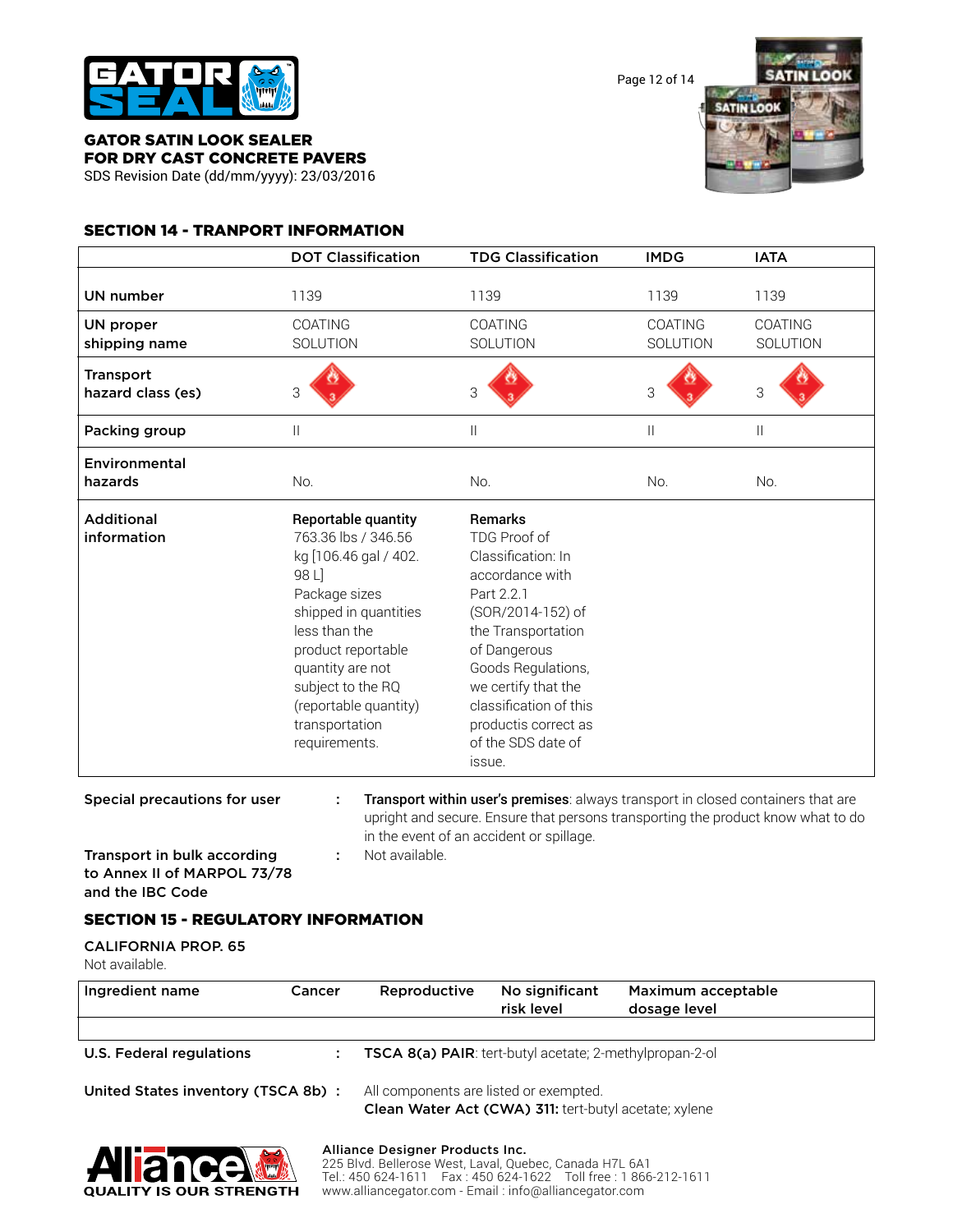

Page 13 of 14



#### GATOR SATIN LOOK SEALER FOR DRY CAST CONCRETE PAVERS

SDS Revision Date (dd/mm/yyyy): 23/03/2016

## SECTION 15 - REGULATORY INFORMATION (CONT.)

| Clean Air Act Section 112(b) Hazardous Air Pollutants (HAPs) |            | Listed     |
|--------------------------------------------------------------|------------|------------|
| <b>Clean Air Act Section 602 Class I Substances</b>          |            |            |
| <b>Clean Air Act Section 602 Class II Substances</b>         |            | Not listed |
| <b>DEA List I Chemicals (Precursor Chemicals)</b>            |            | Not listed |
| <b>DEA List II Chemicals (Essential Chemicals)</b>           | <b>A</b> 1 | l isted    |

## SARA 302/304

## COMPOSITION/INFORMATION ON INGREDIENTS

No products were found.

SARA 304 RQ : Not applicable.

## SARA 311/312

- **Classification :** Fire hazard
- - Immediate (acute) health hazard Delayed (chronic) health hazard.

## COMPOSITION/INFORMATION ON INGREDIENTS

| <b>Name</b>        | %               | Fire hazard | Sudden release<br>of pressure | Reactive | Immediate<br>(acute)<br>health<br>hazard | <b>Delayed</b><br>(chronic)<br>health<br>hazard |
|--------------------|-----------------|-------------|-------------------------------|----------|------------------------------------------|-------------------------------------------------|
| acetone            | $\geq 50 - 575$ | Yes         | No                            | No       | Yes                                      | No                                              |
| tert-butyl acetate | $\geq 10 - 25$  | Yes         | No                            | No       | Yes                                      | <b>No</b>                                       |
| xylene             | $\geq 10 - 20$  | Yes         | Νo                            | No       | Yes                                      | Yes                                             |

## SARA 313

|                                    | Product name | CAS number | %               |
|------------------------------------|--------------|------------|-----------------|
| Form R - Reporting<br>requirements | xylene       | 1330-20-7  | $>10 - 520$     |
| Supplier notification              | xylene       | 1330-20-7  | $\geq$ 10 - <20 |

SARA 313 notifications must not be detached from the SDS and any copying and redistribution of the SDS shall include copying and redistribution of the notice attached to copies of the SDS subsequently redistributed.

## STATE REGULATIONS

| <b>Massachusetts</b> | $\mathcal{L}$     | The following components are listed: TERT-BUTYL ACETATE; ACETONE; XYLENE                      |
|----------------------|-------------------|-----------------------------------------------------------------------------------------------|
| <b>New York</b>      |                   | The following components are listed: tert-Butyl acetate; Acetone; 2-Propanone; Xylene (mixed) |
| <b>New Jersey</b>    | - 100             | The following components are listed: tert-BUTYL ACETATE; ACETIC ACID, 1,                      |
|                      |                   | 1-DIMETHYLETHYL ESTER; ACETONE; 2-PROPANONE; XYLENES; BENZENE, DIMETHYL                       |
| Pennsylvania         | $\sim$ 100 $\sim$ | The following components are listed: ACETIC ACID, 1,1-DIMETHYLETHYL ESTER;                    |
|                      |                   | 2-PROPANONE; BENZENE, DIMETHYL                                                                |